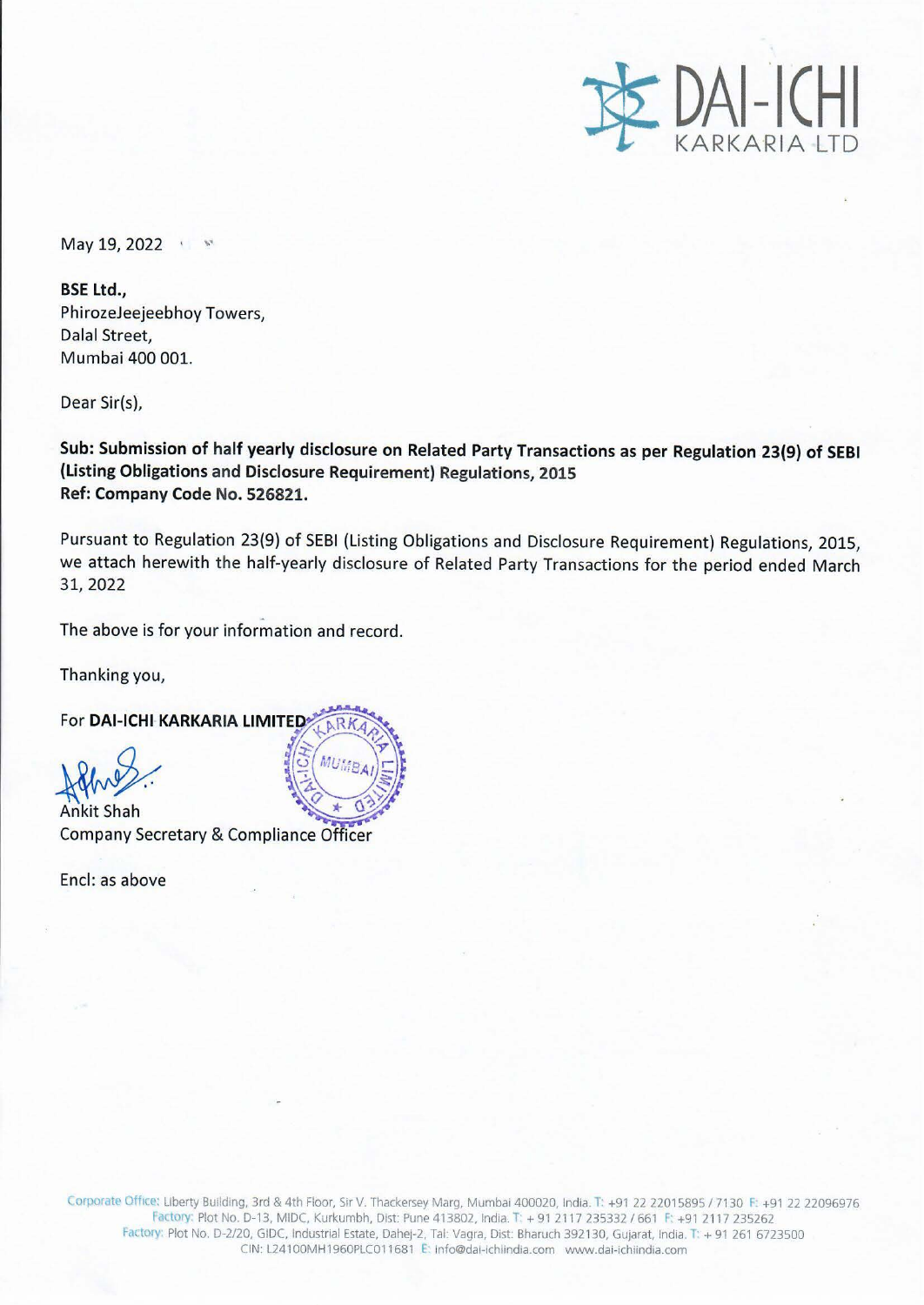## **Disclosure of related party transactions for six months ended 31.3.2022**

**Details of the party (listed entity /subsidiary) entering into the transaction Name Name Relationship of the counterparty with the listed entity or its subsidiary Opening balanceClosing balanceNature of indebtedness(loan/ issuance of debt/ any other etc.)**  $Cost$  **Tenure (loan/ advance/ inter‐ corporate deposit/ investmentInterest Rate (%) Tenure Secured/ unsecuredPurpose for which the funds will beutilised by the ultimate recipient of funds included** *(endam Dxides and Lentities in which KMP / Rendering of 50 lakhs 8.15 lakhs / 8.15 lakhs / 1999 / 1999 / 1999 / 1999 / 1999 / 1999 / 1999 / 1999 / 1999 / 1999 / 1999 / 1999 / 1999 / 1999 / 1999 / 1999* 1 Dai-ichi Karkaria Kandian Indian Oxides and Chemcials Private LimitedEntities in which KMP / Relatives of KMP can exercise significant influenceRendering of Services/Reimburseme t of Expenses 50 lakhs 8.15 lakhs 2 Indian Oxides and Chemcials Private LimitedEntities in which KMP / Relatives of KMP canexercise significant influenceTrade Payable 213.68 lakhs 220.48 lakhs 213.68 lakhs 33 3 3 General Entities in which KMP / Purchase of goods 5 crore 5 crore 41.44 lakhs 4Sale of goods 5 crore 16.38 lakhs<br>Trade Receivables 12.22 lakhs 5 Trade rade Receivables lakhs 4.15 lakhs 12.22 lakhs 6 Trade Payable 16.11 lakhs 7.27 lakhs 16.11 lakhs 77 **Purchase of goods** 10 crore 1.32 lakhs | Uni Klinger Limited | Entities in which KMP / Purchase of goods 10 crore 8 Trade Payables 2.95 lakhs 2.95 lakhs 2.95 lakhs Natch Products &Services PrivateLimitedEntities in which KMP / Relatives of KMP can exercise significant influenceReceiving of services/ Reimbursement of Expenses 50 lakhs  $0.61$  lakhs 100 ChampionX Dai-ichi Entities in which KMP / Sale of goods 25 crore 156.14 lakhs 11 Rendering of services/ Reimbursement of Expenses 50 lakhs lakhs 6.04 lakhs 12 Trade Receivables 80.84 lakhs 105.94 lakhs 80.84 lakhs 13 Investment NA 68 lakhs 68 lakhs 68 lakhs LimitedNot Applicable Not Applicable Not Applicable Not Applicable Not Applicable Not Applicable Not Applicable Not Applicable Not Applicable Not Applicable Not Applicable Not Applicable Not Applicable In case any financial indebtedness is incurred to Details of the loans, inter-corporate deposits, advances or **make or give loans, inter‐corporate deposits, investments advances or investments** Additional disclosure of related party transactions - applicable only in case the related party transaction relates to loans, inter-corporate deposits, advances or investments made or given by the listed entity/subsidiary. These details **need to be disclosed only once, during the reporting period when such transaction was undertaken. S. No Details of the counterparty Type of related party transactionValue of the related party transaction as approved by the audit committeeValue of transaction during the reporting period In case monies are due toeither party as <sup>a</sup> result of the transaction**General PharmaceuticalsPrivate LimitedRelatives of KMP canexercise significant influenceRelatives of KMP can exercise significant influenceIndia Private LimitedRelatives of KMP canexercise significant influence